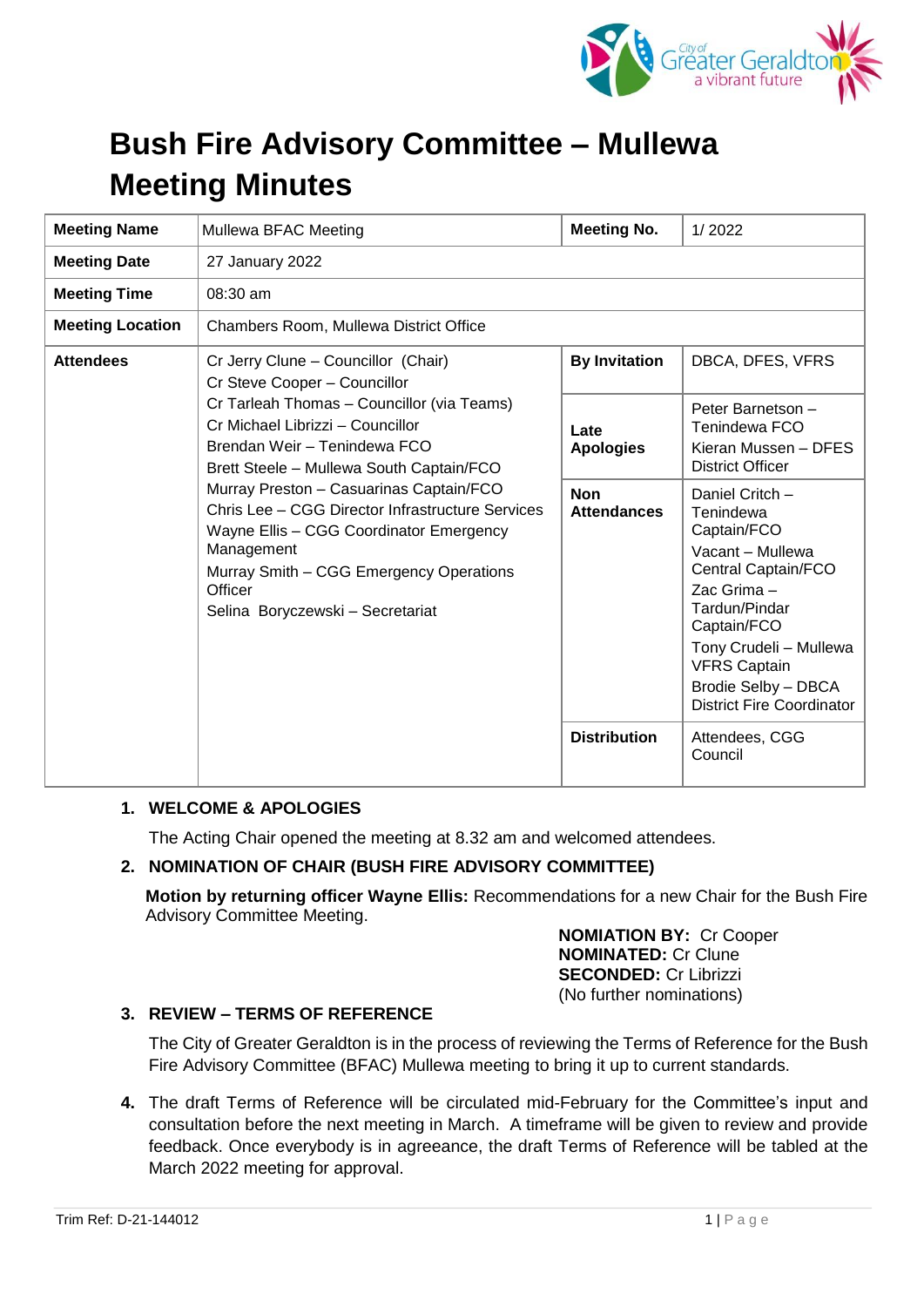*Action: The City is to circulate the draft Terms of Reference to the Committee. Committee members are to provide feedback within a timeframe.*

## **5. MINUTES OF PREVIOUS MEETING**

Minutes of the previous meeting were read and accepted.

#### **MOVED:** Brett Steele **SECONDED:** Murray Smith

#### **6. ACTIONS FROM PREVIOUS MEETING**

- 6.1. Bush Fire Brigade Agreement– The City engaged consultants to undertake a local law review. The original local law was very old and had everything wrapped up into one. The review separated the administrative requirements from the original local law into one operational agreement that sets out how the brigades will function, sorting the "should dos" from the "have to dos". It is fundamentally the same, just more user friendly. All of the agreements have been signed and received. No further action is required at this point.
- 6.2. Application for Mitigation Assistance Fund A Bush Fire Risk Management Plan of the City identified large areas of State Government owned land (areas vested with the City) with vegetation near housing and infrastructure that, without action, would become a fire risk. The Mitigation Fund has allowed the City to carry out mitigation works such as slashing, mulching and widening of fire breaks in areas such as Strathalbyn, Mullewa, Drummonds and Cape Burney, where vegetation is close to residents.

The City was allocated \$334000 and approximately 70% through parcel three. This funding opportunity is open twice per year. The next application will be submitted in April 2022, in preparation for the next bush fire season.

# **7. KEY DISCUSSION POINTS**

- 7.1. WHS Legislation
	- The WHS legislation will now be enforced in March 2022.
	- The new WHS legislation changes the definition of volunteers into employees meaning inductions, fitness for work, competencies and training etc., will be a requirement.
	- The new WHS legislation also introduces the concept of industrial manslaughter.
	- As these changes essentially double the City's workforce, the City are currently working through their responsibilities, taking into account timing and cost.
	- The City has offered training for Bush Fire Brigade volunteers before the WHS legislation comes into effect to ensure core competencies are up to date. The next round is in March 2022 with 12 spots available and five already registered.
	- The City acknowledges that the training timing is not very convenient, but wants to provide the opportunity for volunteers to complete the training before the WHS legislation comes into place.
	- DFES training is the standard. The minimum training requirement is 32-hour (two weekends) training. The requirement is the same for all Local Government areas.
	- Rural Fire Awareness course for Farm Response Brigade (Brigades with no truck) is a six-hour course (guideline is a maximum of 15 attendees), however, is not yet accepted by DFES as the minimum standard.
	- DFES currently has five trainers that are volunteers.
	- DFES stipulates the training requirements, not the legislation.
	- DFES does not recognise Recognition of Prior Learning (RPL) at the moment.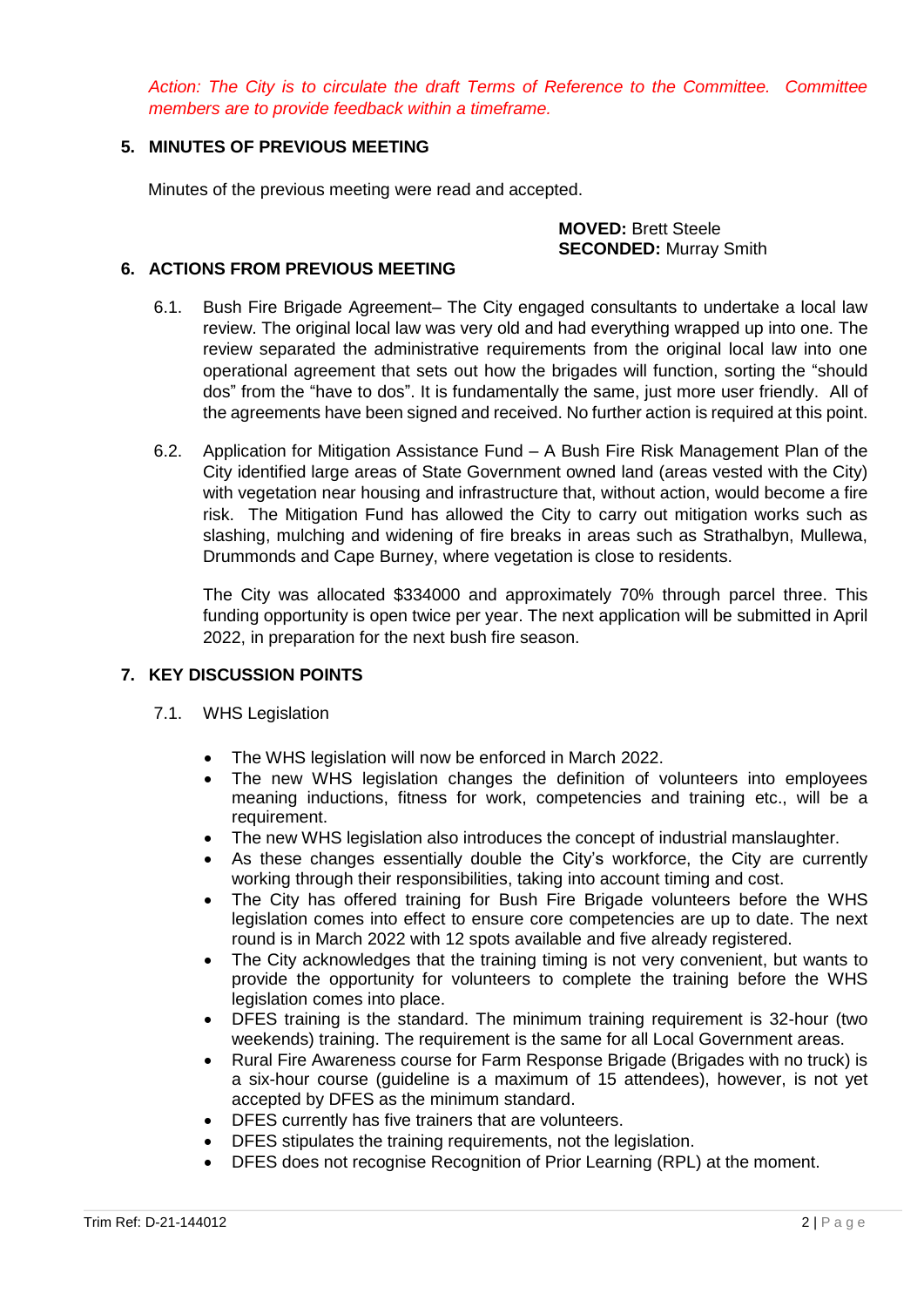- Committee asked if experienced operators can be fast tracked or assessed on the job.
- Committee expressed concerns about getting volunteers to attend training on weekends. Weekdays may be a better option.
- The City has a responsibility to make sure that volunteers are best trained and medically fit to perform duties.
- Brigades considering handing the trucks back so they can just do the six-hour course.
- WALGA LGIS Midwest conference Tuesday 1 February 2002 to discuss the requirements.
- The City has attempted to gain insight from the local DFES Superintendent, WALGA and Deputy Commissioner with no result.
- Suggestion for a text message to volunteers regards training dates.
- Under the new WHS legislation, the definition of an officer is anyone that reports to a CEO, including Fire Control Officers. The CEO, as a person conducting a business or undertaking, is responsible for making sure we have the safety systems, HR and budget etc. for the implementation of the WHS legislation.
- The Director is responsible for making sure the WHS legislation is implemented. If a volunteer was to be injured, he is personally liable for \$5M and up to 20 years imprisonment and cannot be insured.
- The CEO and the Director are responsible to ensure that the systems and training are in place to ensure everyone can carry out their tasks safely.
- Under the new WHS legislation, farmers will also be liable if they send employees out to fight fires without the required training.

*Action: The City to talk to DFES about reducing the training to core operators instead of the whole brigade, as well as what they recommend as a minimum training requirement.* 

*Action: Captains to encourage volunteers to attend the training before the WHS legislation is enforced for everybody's health, safety and wellbeing.*

*Action: Captains to advise the City of the dates they would like the weekday training.*

# **8. AGENCY AND BRIGADE REPORTS**

- 8.1. Chief Bush Fire Control Officer Murray Smith
	- Total Fire Bans (TFB). Districts are to be reviewed in future but out of our control. Farmers are frustrated when there is a power outage, Western Power will not reenergise the lines if there is a TFB in place.
	- Reasonably incident free holiday period. Only one or two small fires.
	- Captains will receive emails regarding March training requirements.
- 8.2. Coordinator, Emergency Management Wayne Ellis/Chris Lee
	- New WHS legislation.
	- Nothing else to note.
- 8.3. Department of Fire & Emergency Services
	- Nil as no representatives present.
- 8.4. Department of Biodiversity, Conservation and Attractions (P&W)
	- Nil as no representatives present.
- 8.5. Mullewa Central Bush Fire Brigade
	- Nil as no representatives present.